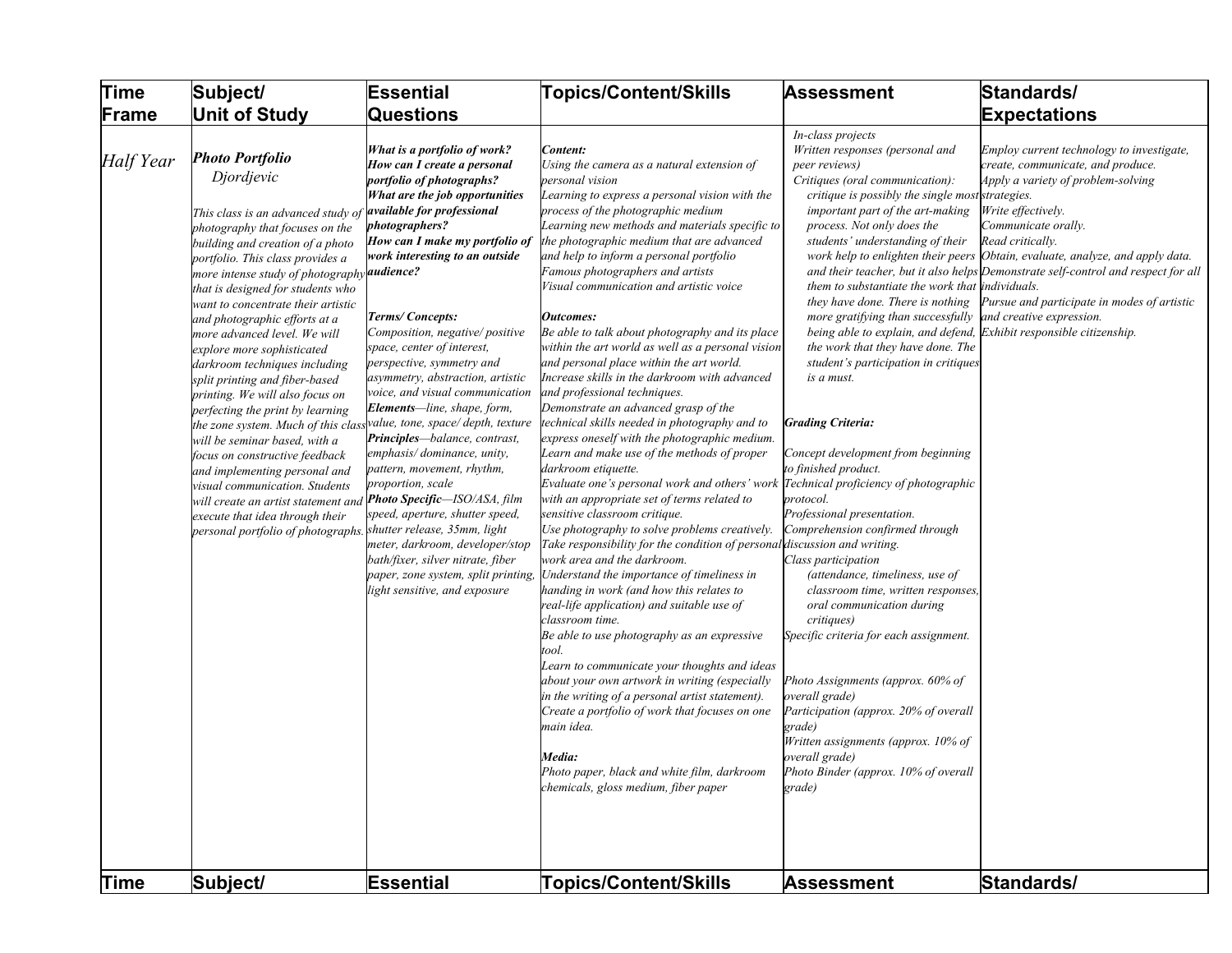| Frame    | <b>Unit of Study</b>                                                                                                                                                                                 | <b>Questions</b>                                                                                                                                                               |                                                                                                                                                                                                                                      |                                                                                                                                                                                                                                           | <b>Expectations</b>                                                                                                                                                                                                                                                                                                                                                                                                                                                                                                                          |
|----------|------------------------------------------------------------------------------------------------------------------------------------------------------------------------------------------------------|--------------------------------------------------------------------------------------------------------------------------------------------------------------------------------|--------------------------------------------------------------------------------------------------------------------------------------------------------------------------------------------------------------------------------------|-------------------------------------------------------------------------------------------------------------------------------------------------------------------------------------------------------------------------------------------|----------------------------------------------------------------------------------------------------------------------------------------------------------------------------------------------------------------------------------------------------------------------------------------------------------------------------------------------------------------------------------------------------------------------------------------------------------------------------------------------------------------------------------------------|
| Jan      | Introduction<br>$1/2$ week                                                                                                                                                                           | What is a photo portfolio?<br>How do I create a portfolio of<br>12-15 photographs that are<br>focused around one main idea?<br>What is fiber paper?<br>What is split printing? | Classroom rules and course expectations.<br>Identify famous portfolios in photography<br>(Weston, Gowin, Adams) and talk about what<br>makes them a "specific" portfolio.<br>Define professional darkroom supplies and<br>techniques | Classroom discussion                                                                                                                                                                                                                      | 1.12 safety and maintenance of<br>workspace<br>1.15 health hazards<br>7.5 Analyze how arts are portrayed in<br>contemporary culture<br>7.7 roles of patrons in commissions<br>9.9 concentration on historical media and<br>technologies for effects in today's art                                                                                                                                                                                                                                                                           |
| Jan      | <b>Creation of Artist Statement</b><br>$1/2$ week                                                                                                                                                    | What is an artist statement?<br>How do I write an artist<br>statement?<br>What is the advantage writing an<br>artists statement?                                               | Write initial artist statement on possible idea for Written artist statement<br>portfolio<br>Research famous portfolios and coinciding<br>artists statements                                                                         | Observation of in-class research days                                                                                                                                                                                                     | 1.10 electronic technology for reference<br>4.10 develop idea in multiple stages                                                                                                                                                                                                                                                                                                                                                                                                                                                             |
| Feb      | <b>Emulate a Photographer</b><br>2 weeks                                                                                                                                                             | What is emulation?<br>How do post-modern artists and<br>photographers create original<br>work?<br>What is the use of emulating<br>another artist?                              | Understanding post-modern art and one's place<br>within it.<br>Research a photographer and emulate their<br>style.<br>Push yourself outside of comfort zone.                                                                         | Observation of in-class research days<br>work and portfolios                                                                                                                                                                              | 4.14 personal style<br>5.8 compare two or more works w vocab<br>Final project and comfort with artist's 5.9 research body of work/present findings in<br>written form<br>5.11 Analyze portfolio from one artist                                                                                                                                                                                                                                                                                                                              |
| Feb/Mar  | <b>Perfecting the Print</b><br>2 weeks                                                                                                                                                               | What is a perfect print?<br>What is the zone system?<br>What is an archival print?<br>What is split printing?                                                                  | Classroom discussion on the zone system.<br>Darkroom demo on fiber printing and split<br>printing.<br>Being able to determine when an image needs<br>to be split-printed                                                             | Observation of new darkroom<br>techniques<br>Demonstrating an understanding of<br>correct exposures for skin tones,<br>shadows, and back-lighting<br>Successful fiber print                                                               | 1.14 mastery of one medium<br>1.9 characteristics of media<br>2.17 personal style thru<br>elements/principles                                                                                                                                                                                                                                                                                                                                                                                                                                |
| Mar-June | <b>Creation of Portfolio</b><br>Re-assess artist statement<br>Research photographers with<br>similar portfolios<br>Shoot 5 separate rolls for portfolio<br>3-4 weeks printing time<br>12 weeks total | What is a personal portfolio?<br>Why do artists create separate<br>portfolios of work?<br>How can you work on one idea<br>for several months (or years)?                       | Showing new work during weekly process<br>critiques.<br>Photographing on one's own timeframe while<br>staying focused on main idea<br>Taking peer comments and applying them to<br>new shoots                                        | Weekly process critiques<br>How inventive was the original idea<br>Did student stay true to original idea?<br>and/or did they problem-solve to create<br>a solid final portfolio?<br>Final portfolio of 12-15 well-printed<br>8x10 images | 1.13 reasonable choices for desired effects<br>2.15 mood thru elements/principles<br>2.17 personal style thru<br>elements/principles<br>3.10 Create images that are original and<br>communicate ideas<br>4.9 Complete long-term projects<br>4.10 develop idea in multiple stages<br>4.12 prepare artwork for<br>exhibition/discuss choices<br>4.14 personal style<br>4.16 present and exhibit body of their<br>own work to others<br>5.9 research body of work/present findings in<br>written form<br>5.11 Analyze portfolio from one artist |